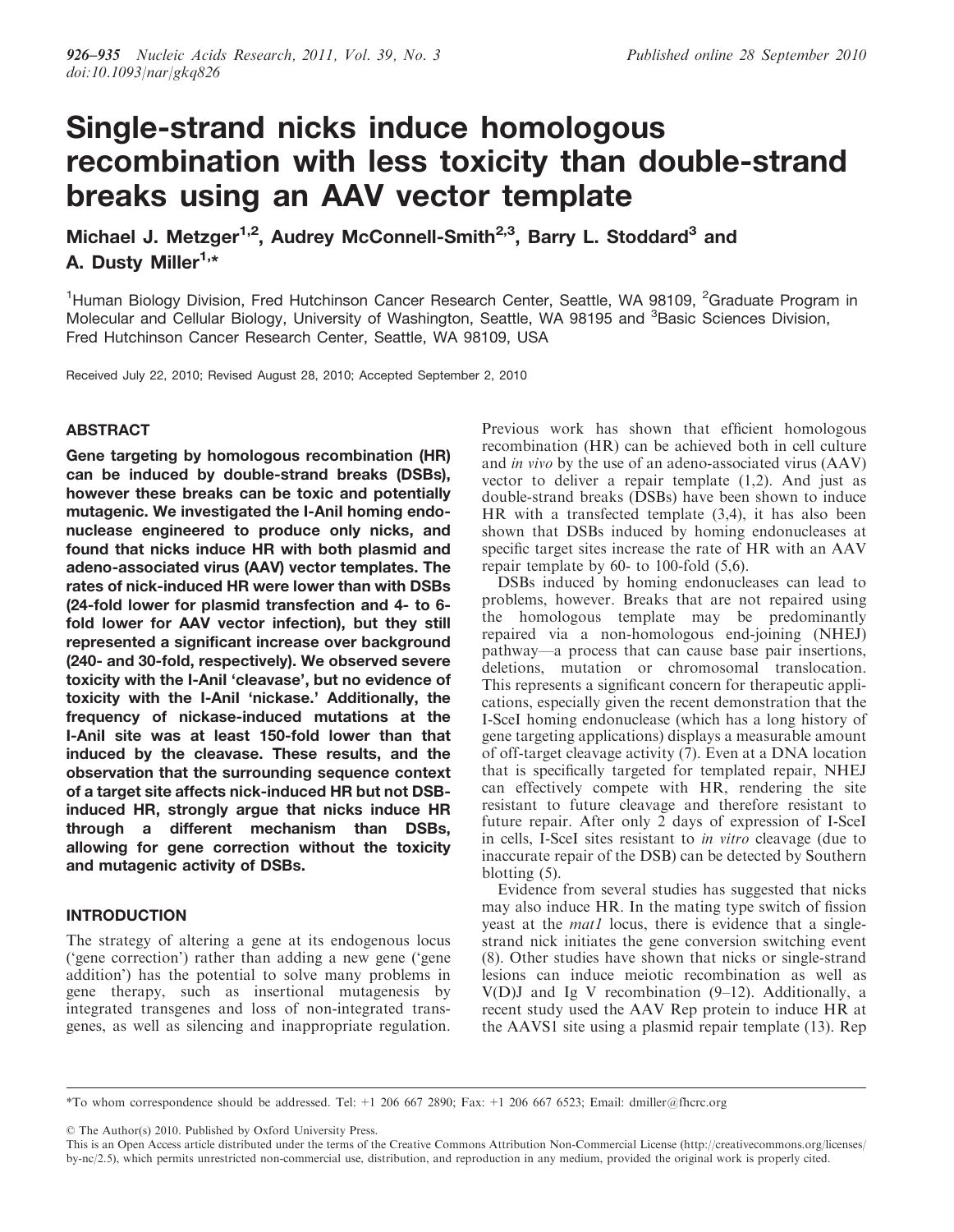protein is known to nick the AAVS1 site in human cells; however, Rep has helicase and ATPase activity (and has been shown to be toxic in cells and produce genomic rearrangements at the AAVS1 site as well), so the implications of this study on nick-induced HR are unclear (14,15). Additionally, while well-described homing endonucleases, including enzymes from the LAGLIDADG family such as I-SceI, I-CreI and I-AniI, induce homing through DSBs, some phage-derived homing endonucleases, such as I-HmuI and I-HmuII, induce homing by initially generating nicks (16,17).

A generalized strategy, involving mutation of an active site lysine, has been described by two separate laboratories to create site-specific nicking enzymes ('nickases') from both the I-SceI and I-AniI LAGLIDADG homing endonucleases (18,19). In the latter example, the generation of the K227M mutation in I-AniI was shown to produce an endonuclease scaffold with a DNA-binding affinity, strand cleavage mechanism and specificity profile that was similar to the parental wild-type enzyme. This construct allows for the direct comparison of the effects of single-strand nicks to DSBs while keeping every other aspect of the HR assay constant, including target design, recognition sequence and the method of delivery of the endonuclease—the only difference being a single residue in the endonuclease active site, and the resulting formation of a nick, rather than a DSB, at the DNA target site (19). In this study, we investigated the ability of this nickase to induce HR using both plasmid and AAV templates. We find that the nickase induces HR with both types of template with far lower toxicity than that induced by DSBs and found evidence that the nicks induce HR through a mechanism that is distinct from that of DSBs.

# MATERIALS AND METHODS

## Tissue culture

Human embryonic kidney 293 and 293T cells were grown in Dulbecco's modified Eagle medium (DMEM) plus 10% Cosmic Calf Serum (Thermo Scientific) at 37°C in a  $10\%$  CO<sub>2</sub> atmosphere.

### Plasmid construction

Target plasmids pCnZPNOA2 and pCnZPNOA3 were generated by site-directed mutagenesis of pCnZPNO (gift of Dan Miller and David Russell, University of Washington) using primers AnidE2F and AnidE2R (cgctgatcctttgcTTACAGAGAAACCTCCTCAtacgcccacg cgatg and its complement) for pCnZPNOA2 and AnidE3F and AnidE3R (gctgatccttTTACAGAGAAAC) CTCCTCAtgggtaacagtcttg and its complement) for pCnZPNOA3. Plasmid pExodusY2 (expressing an HA-tagged nuclear localized DSB-inducing I-AniIY2 in a pcDNA3.1 backbone) and lentivirus construct pRRLsinExY2imC (expressing an HA-tagged DSBinducing I-AniIY2 and mCherry with the full name pRRLSIN.SFFV.HA.2ndGenNLS.reoAniY2.IRES.mCherry) were a gift from Mike Certo and Andrew Scharenberg (Seattle Children's Research Institute).

The K227M nicking variants (pnExodusY2 and pRRLsinnExY2imC) were generated using site-directed mutagenesis with primers nExodusK227M-F and nExodusK227M-R (gttaggcaacATGaaactgcaatac and its complement) and the K227M/E148Q catalytically inactive variants (pdExodusY2 and pRRLsindExY2imC) were generated using the above primers as well as dExodusE148Q-F and dExodusE148Q-R (gatttatag aagctCAGggctgtttcag and its complement). Empty lentivirus vector pRRLsinXimC was generated by removing an RsrII/SbfI fragment containing the I-AniIY2 gene from pRRLsinExY2imC.

## Generation of target cells

The foamy virus vectors used to insert the inactive lacZ target containing an I-AniI recognition site were generated by transfection of 293T cells with foamy virus production plasmids pCINGS $\Delta\Psi$ , pCINPS and pCINES (20) (gifts of Dan Miller and David Russell, University of Washington) and foamy virus vectors pCnZPNOA2 or pCnZPNOA3. Vector-containing culture medium was collected and filtered (0.45  $\mu$ m pore size). Polyclonal populations of target cells were generated by seeding 293 cells at  $2.5 \times 10^5$  cells per 6-cm dish and transducing the cells with the foamy virus vectors the next day. Two days posttransduction, cells were trypsinized and seeded into medium containing  $400 \mu g/ml$  G418 for selection of transduced cells. Each polyclonal population was a mixture of 50–200 clones with different vector integration sites.

## Transfection HR assay

Target cells (293/CnZPNOA2 and 293/CnZPNOA3) were seeded at  $2 \times 10^6$  cells per 6-cm dish on Day 0 and transfected on Day 1 with  $5 \mu g$  of the *lacZ* repair template plasmid (pA2nZ3113) and 5  $\mu$ g of one of the I-AniI expression plasmids (pExodusY2, pnExodusY2, expression plasmids (pExodusY2, pnExodusY2, pdExodusY2 or pLXL-gfp as a control) per 6-cm dish. The medium was changed on Day 2 and cells were fixed and stained for  $\beta$ -gal expression on Day 3. Values presented are  $\beta$ -gal<sup>+</sup> cells/cm<sup>2</sup> for confluent 6-cm dishes.

### Generation of lentivirus vectors

293T cells were transfected with lentivirus production plasmids (pMDG and  $pCMV\Delta R8.2$ ) (21) and one of the I-AniI expression vectors (pRRLsinExY2imC, pRRLsinnExY2imC, pRRLsindExY2imC or empty vector pRRLsinXExY2imC). Vector-containing culture medium was collected and filtered  $(0.45 \,\mathrm{\upmu m})$  pore size). To titer virus, 293 cells were seeded at  $5 \times 10^4$  cells/well of 24-well plates. Cells were transduced with  $20 \mu$  of each virus the next day and titer was determined by quantification of mCherry-expressing cells using flow cytometry 2 days after transduction.

## Quantitative PCR

For each reaction, 500 ng of genomic DNA were digested overnight in vitro with purified I-AniIY2 (at 0.5 nM) before amplification. Primer pairs lacZqF1 (GCGTTAA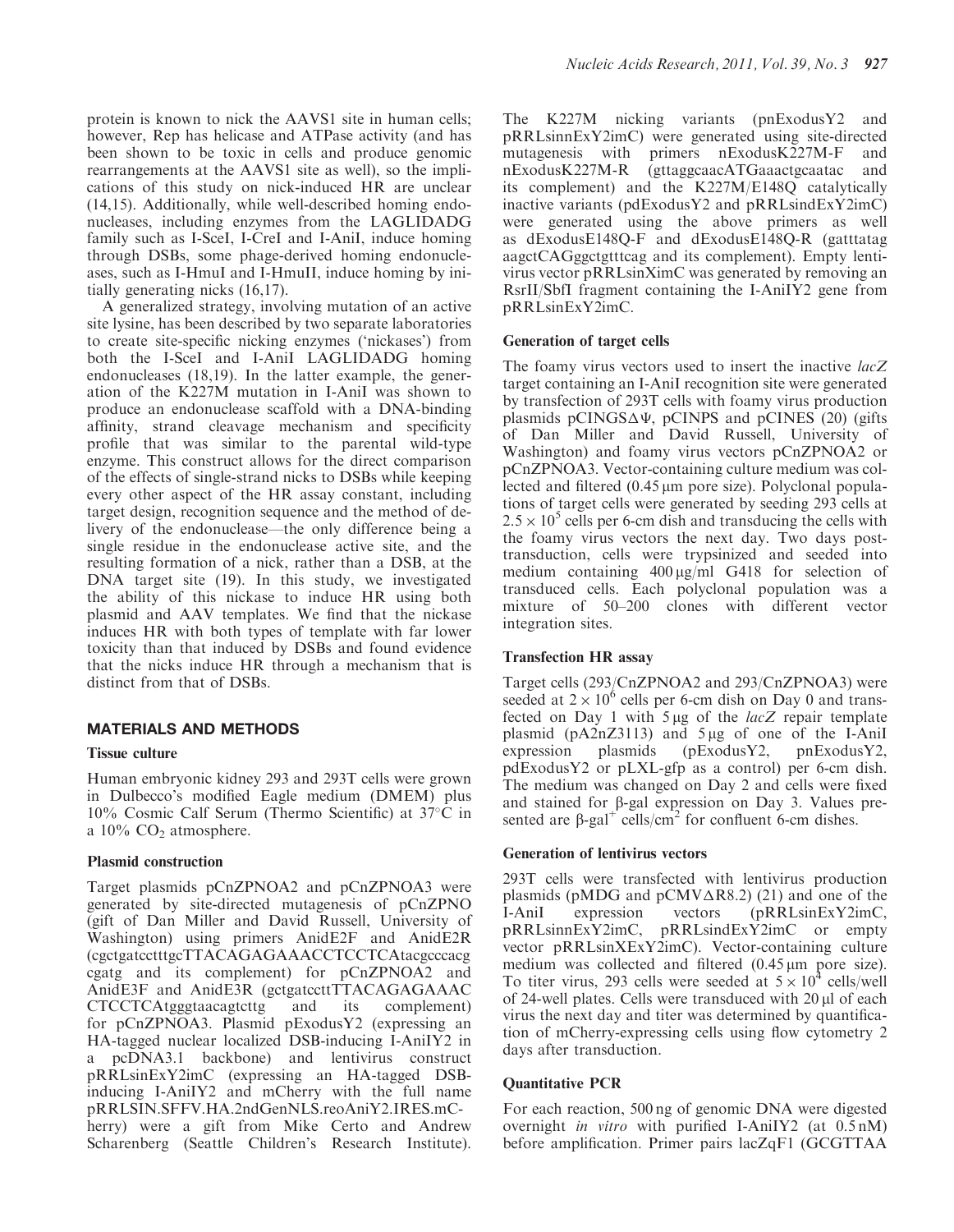CTCGGCGTTTCAT), lacZqR1 (GCGCTCAGGTCAA ATTCAGAC) and lacZqF2 (CCCGGCTGTGCCGAA ATGGT), lacZqR2 (CCGACCACGGGTTGCCGTTT) were used with Maxima SYBR Green kit (Fermentas) in triplicate for each data point. A standard curve was generated with 10-fold dilutions of plasmid CnZPNOA3 (linearized with SpeI) from  $10^6$  to  $10$  copies per reaction. Each standard value was done in triplicate for both primer sets and all genomic DNA values fell within this linear standard curve. Products of qPCR reactions were digested overnight in vitro with I-AniIY2 (at 0.375 nM) and visualized with ethidium bromide on an agarose gel. ImageJ was used to quantify the fraction of the qPCR product that was not cut by I-AniIY2.

## Production of the AAV vector template for HR

AAV vectors were produced by seeding  $4 \times 10^6$  293 cells per 10-cm dish and transfecting the next day with the AAV2 production plasmid pDG and AAV vector plasmid pA2nZ3113 (20 and 10 µg per dish, respectively). Cells and culture medium were collected and the AAV vector was purified using heparin columns as described earlier (22). Vector quantification was done by Southern blot of DNA extracted from the purified vector preparations.

# AAV HR assay and titration of I-AniI toxicity

On Day 0,  $5 \times 10^4$  target cells per well were seeded in 24-well dishes and were transduced with one of the I-AniI-expressing lentivirus vectors on Day 1. On Day 3,  $5 \times 10^4$  lentivirus-transduced cells were seeded into wells of a new 24-well dish, and AAV2-nZ3113 was added on Day 4. On Day 5, 0.25% of the cells from each well were seeded in 10-cm dishes to measure the number of viable cells, and 99.75% of cells were seeded in 15-cm dishes to measure HR. Medium was changed on Day 9. On Day 13, cells in the 10-cm dishes were fixed and surviving colonies were counted after Coomassie staining, and cells in the 15-cm dishes were fixed and stained for β-gal expression. Total  $\beta$ -gal<sup>+</sup> foci (clusters of two or more  $\beta$ -gal<sup>+</sup> cells) were counted.

### In vitro cleavage and nicking assays

Digests were conducted using purified I-AniIY2 cleavase and I-AniIY2 nickase (19) at  $37^{\circ}$ C in  $10 \text{ mM } MgCl_2$ , 100 mM NaCl, 50 mM Tris–HCl, pH 7.5 using 10 nM of either pnZBA2 or pnZBA3 plasmid (generated from the 5.7-kb BamHI fragments from pCnZPNOA2 and pCnZPNOA3, respectively, which include the entire lacZ gene containing the I-AniI recognition site), and reactions were stopped with  $2 \times$  stop solution described earlier (19). Supercoiled, nicked and linear plasmid DNA was detected on a 1% agarose gel and quantified using ImageJ.

## Statistical analysis

All statistical analyses comparing CnZPNOA3 and CnZPNOA2 targets used a paired, one-tailed Student's t-test.

## RESULTS

## Nicks induce HR with a transfected template

The HR-inducing ability of the I-AniI nickase was first determined by transfecting cells with a plasmid repair template and an I-AniI expression plasmid (Figure 1). In all experiments, the I-AniI nickase, cleavase and inactive enzyme are in the context of an otherwise identical 'Y2' I-AniI scaffold, which harbors two point mutations (S111Y and F13Y) previously identified in a screen for enhanced in vivo enzymatic activity (23). Target cells were a polyclonal population of 293 cells transduced with a foamy virus vector containing a nuclear localized lacZ target inactivated by the addition of the I-AniI recognition site at a position encoding a catalytically required residue (293/CnZPNOA3 cells). These cells do not express  $\beta$ -gal unless the *lacZ* gene is repaired. Cells transfected with the template plasmid but with no I-AniI expression plasmid showed very low numbers of b-gal-expressing cells 2 days after transfection, demonstrating very inefficient HR in the absence of an endonuclease (Figure 1B). Similar low levels were seen with a catalytically inactive I-AniI expression plasmid. In contrast, the cleavase induced a 5900-fold increase relative to cells transfected with template but no endonuclease. Expression of the nickase also produced a significant 240-fold increase in b-gal repair, although this level is 24-fold less than that seen with DSBs. These data confirm the previous results that the nicking variant of I-AniI can indeed induce HR with a transfected template at a significant rate, but they do not indicate whether the nicks that induce HR are first



Figure 1. Nicks induce HR with a transfected template. (A) Schematic of integrated target site CnZPNOA3, with a lacZ gene inactivated by the introduction of the I-AniI recognition site (black box). The repair template plasmid (pA2nZ3113) is shown above with regions of homology indicated by a dotted 'X'. (B)  $\beta$ -gal<sup>+</sup> cells per cm<sup>2</sup> in confluent polyclonal 293/CnZPNOA3 cells transfected with one of the plasmids expressing either GFP or the inactive, cleavase or nickase I-AniI and template plasmid pA2nZ3113 (except for the GFP-template condition, in which cells were transfected with only GFP-expressing plasmid). Values are means of four experiments  $\pm$  SE.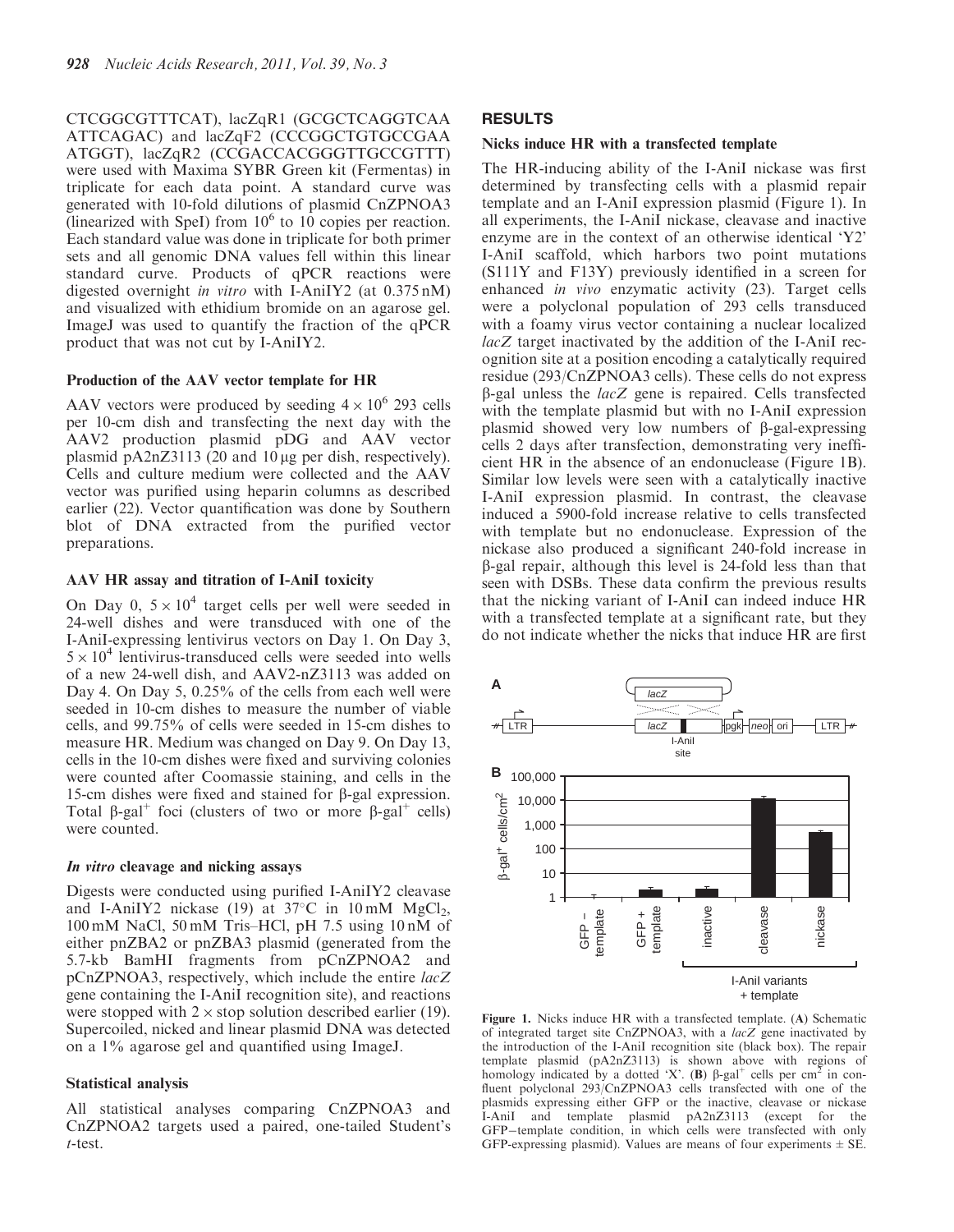converted to DSBs or induce HR through a different mechanism (19).

## Detection of DSBs and mutations in cells expressing I-AniI cleavase and nickase

After confirming that the nickase can induce HR, we next investigated the generation of DSBs in cells expressing the I-AniI cleavase or the nickase. 293/CnZPNOA3 cells were transduced with equivalent levels of lentiviral vectors containing each of the I-AniI expression constructs at a multiplicity of infection (MOI) of one transducing unit per cell (TU/cell), based on titers established by vector expression of mCherry. Genomic DNA was extracted after 3 days and Southern analysis showed DSBs at 10% of the target sites in cells expressing the cleavase, but no evidence of DSBs in nickase-expressing cells (Figure 2B, lanes labeled SpeI).

In addition to observing the fraction of sites cleaved in transduced cells, we also investigated the fraction of I-AniI sites that had been rendered resistant to in vitro I-AniI cleavage due to mutations at the I-AniI site (Figure 2B, lanes labeled SpeI+I-AniIY2). At only 3 days after transduction of cells with cleavase-expressing lentivirus, 20% of the target sites could not be cleaved by digestion with I-AniI in vitro. In contrast, no evidence of mutation was observed in parallel experiments conducted with the nickase. Additionally, no evidence of mutation was observed with nickase at an MOI of 2 TU/cell, while the 4.0-kb band indicative of mutation was clearly observed in cells transduced with cleavase at an MOI of 0.25 TU/cell (data not shown). Equivalent levels of expression of all three I-AniI variants from lentiviral vectors at an MOI of 1 TU/cell were confirmed by western analysis (Figure 2C). Thus, while the DSB-inducing cleavase was highly active at the integrated target site in the 293/ CnZPNOA3 cells, no detectable evidence of DSBs was observed following expression of nickase.

Because the nickase induced HR with a transfected template at a rate 24-fold less than the cleavase, this could be explained through a DSB-mediated process if the nickase generated DSBs at a rate 24-fold less than cleavase. Therefore, we developed a qPCR-based assay to more sensitively detect potential DSB-induced mutations. Genomic DNA from cells transduced with endonuclease-expressing lentivirus was digested in vitro with I-AniI as with the Southern assay, but this DNA was then used as a template for qPCR. Two primer pairs were used. Primer pair 1 (lacZqF1/lacZqR1) amplifies a region  $5'$  of the I-AniI site, while primer pair 2 (lacZqF2/lacZqR2) flanks the I-AniI site (Figure 3A). After digestion with I-AniI *in vitro*, naïve target sites will be cut and are not amplified by pair 2, whereas mutated sites will not be digested and will be amplified. Thus, the ratio of amplification of primer pair 2 to that of pair 1 estimates the frequency of mutation by NHEJ, assuming 100% in vitro cleavage by I-AniI. In agreement with the Southern analysis, the frequency of uncleavable sites in cleavase-transduced cells was 30% (Figure 3B).

To determine whether the products amplified were, in fact, mutated, or whether they represent amplification



Figure 2. Expression of I-AniI cleavase generates DSBs, but nickase does not. (A) Schematic of the integrated target site CnZPNOA3, containing the I-AniI recognition site, with probe and enzyme cleavage sites marked. **(B)** Genomic DNA was extracted from 293/ CnZPNOA3 cells 3 days after transduction with I-AniI-expressing lentivirus—either inactive, cleavase or nickase. DNA was digested in vitro with either SpeI alone or SpeI and purified I-AniI cleavase before being used for the Southern blot. Size markers were generated by in vitro digestion of pCnZPNOA2 plasmid with SpeI and SpeI/I-AniI and gel extraction of 4.0- and 1.5-kb bands, respectively. (C) Cell lysate was collected from 293/CnZPNOA3 cells 3 days after transduction with the same I-AniI-expressing lentivirus preparations used for the Southern blot and further HR assays. An amount of  $10 \mu$ g of each lysate was loaded for western analysis and anti-HA antibody (mouse mAb 6E2, Cell Signaling Technology) was used to detect the HA-tagged I-AniI proteins.

of naïve I-AniI sites which were intact due to incomplete digestion, the products of the initial qPCR reaction were digested and analyzed by ethidium bromide on an agarose gel (Figure 3C). No detectible I-AniI digestion of the amplified product was observed from cleavase-expressing cells, suggesting amplification of true NHEJ-mutated sites. However, the majority of the product from nickase and inactive endonuclease-expressing cells was digested, showing that the observed qPCR amplification was due to incomplete digestion prior to the qPCR. By multiplying the ratio of primer pair two to one times the fraction of the qPCR product that remains intact after further digestion, we can generate a more sensitive estimate of NHEJ mutation at the I-AniI site. This suggests that the nickase may generate some NHEJ mutations at the I-AniI site, but this mutation rate was at least 150-fold lower than that with cleavase, when the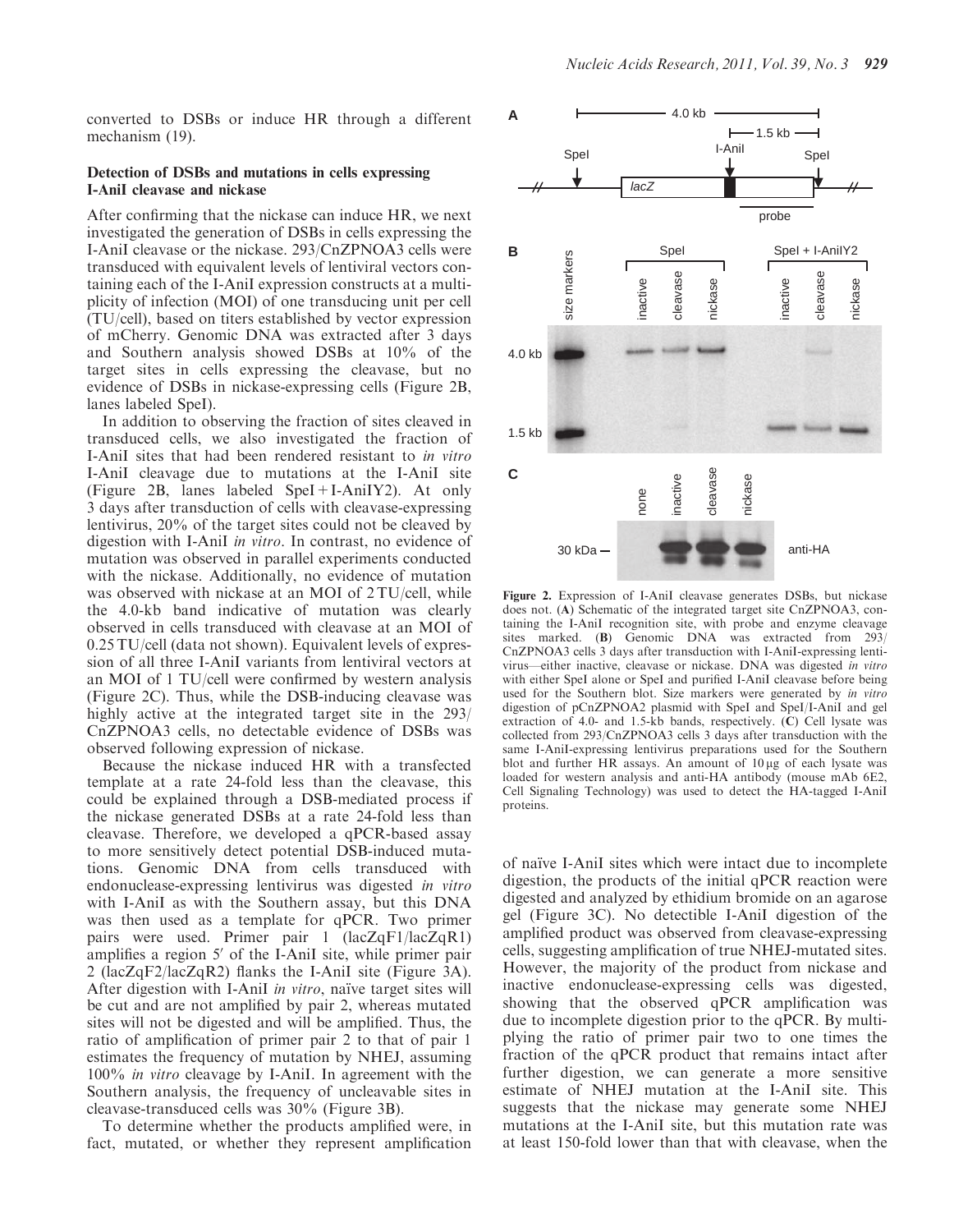

Figure 3. Analysis of potential NHEJ mutations using a sensitive qPCR-based assay. (A) Schematic of the integrated target site CnZPNOA3 showing the positions of the primers used for qPCR: lacZqF1 (F1), lacZq $\overline{R}$ 1 ( $\overline{R}$ 1), lacZqF2 (F2) and lacZqR2 (R2). (B) Table showing the ratio of qPCR amplification with primer pair 2 to primer pair 1 after digest of genomic DNA with I-AniI, analysis of the fraction of the qPCR products which cannot be cleaved by I-AniI, and the final estimated percentage of mutated I-AniI sites (a product of the first two columns). Values are means of two experiments calculated independently (individual values for nickase-induced mutation were 120- and 180-fold less than that with cleavase). (C) Primer pair 2 qPCR products were digested with I-AniI, and a representative agarose gel revealing the digested and undigested products is shown.

enzymes were expressed at equivalent levels for 3 days. Since the HR-induction of the nickase was only 24-fold less than cleavase, this argues that a low rate of DSBgeneration by the nickase cannot account for the observed nickase-induced HR.

## Nicks induce HR with an AAV-delivered template

To determine the ability of nicks to induce HR with an AAV-delivered template, we established a 13-day assay based on previous protocols that measures cell survival as well as HR (5). Polyclonal 293/CnZPNOA3 cells described above were transduced (Day 1) with I-AniIexpressing lentivirus vectors at varying MOIs to provide long term enzyme expression. Cells were trypsinized and replated on Day 3 and were infected on Day 4 with the AAV2-nZ3113 template. Cells were trypsinized and replated again on Day 5, and on Day 13 cells were stained for  $\beta$ -gal expression (99.75% of cells) and for colony formation using Coomassie blue stain (0.25% of cells).

The first result we observed was that long-term expression of I-AniI cleavase resulted in severe toxicity in target cells that greatly affected the amount of HR observed (Figure 4C). When cells were transduced with an MOI of 1 TU/cell, cell death was consistently  $>80\%$ , and a clear dose-response effect was seen with increasing DSBs. Toxicity was not noticeable until about 3–5 days after transduction, which explains why this phenomenon was not seen in previous 2-day transfection assays. In contrast, no significant toxicity was detected with the nickase up to an MOI of 1 TU/cell. Some toxicity was observed with nickase at MOIs >1 TU/cell; however, similar levels of toxicity were observed with the catalytically inactive enzyme, so the observed minor toxicity is not likely to be due to the enzymatic activity of the nickase. In addition, a 'blank' lentivirus vector expressing only mCherry showed similar toxicity, suggesting that the toxicity is likely due to transduction with the lentivirus vector rather than expression of endonuclease (data not shown). Also, to investigate long-term toxicity, we followed the mCherry expression over time of cells transduced with the lentivirus vectors at an MOI of 0.25 TU/cell. While we again found evidence of some lentivirus-induced toxicity, we found no difference in the survival of cells transduced with the nickase-expressing and inactive enzyme-expressing lentivirus vectors for >30 days in a dividing population, while cleavaseexpressing cells continued to exhibit decreased survival over time until undetectable in the population (Supplementary Figure S1).

Increasing the amount of DSBs at the target site did increase the amount of  $\beta$ -gal<sup>+</sup> foci, but a sharp decrease was observed at MOIs >0.5 TU/cell, concomitant with the drop in survival (Figure 4B). The nickase enzyme induced significant levels of HR using the AAV template and HR rates increased with increasing amounts of enzyme. The toxicity of DSBs makes a direct comparison of HRinducing activity difficult. More HR foci were observed with DSBs than with nicks at an MOI of 1 TU/cell, but more foci were observed with nicks than with DSBs at an MOI of 4. Because the amount of HR observed with nicks at an MOI of 1 TU/cell was equivalent to that observed with DSBs at an MOI of 0.125 we can estimate that 8-fold more nickase expression is required for equivalent amounts of HR with an AAV template.

We next wanted to determine if the amount of HR observed above with an AAV vector MOI of  $1.5 \times 10^4$ vg/cell represented a maximum, or whether increasing the amount of available AAV template could increase the rate of HR. Using a constant amount of I-AniIexpressing lentivirus, we observed a clear dependence of HR on the amount of AAV template (Figure 4D). With both nicks and DSBs, HR increased with no evidence of saturation at any of the AAV MOIs used, yielding a maximum of 61 and 249  $\beta$ -gal<sup>+</sup> foci, respectively. With  $1.5 \times 10^4$  to  $1.5 \times 10^5$  AAV vg/cell, DSB-induced HR was only 4- to 6-fold greater than nick-induced HR. Because only two foci of HR were observed in the absence of any endonuclease with the highest amount of AAV template, we can estimate that the presence of DSBs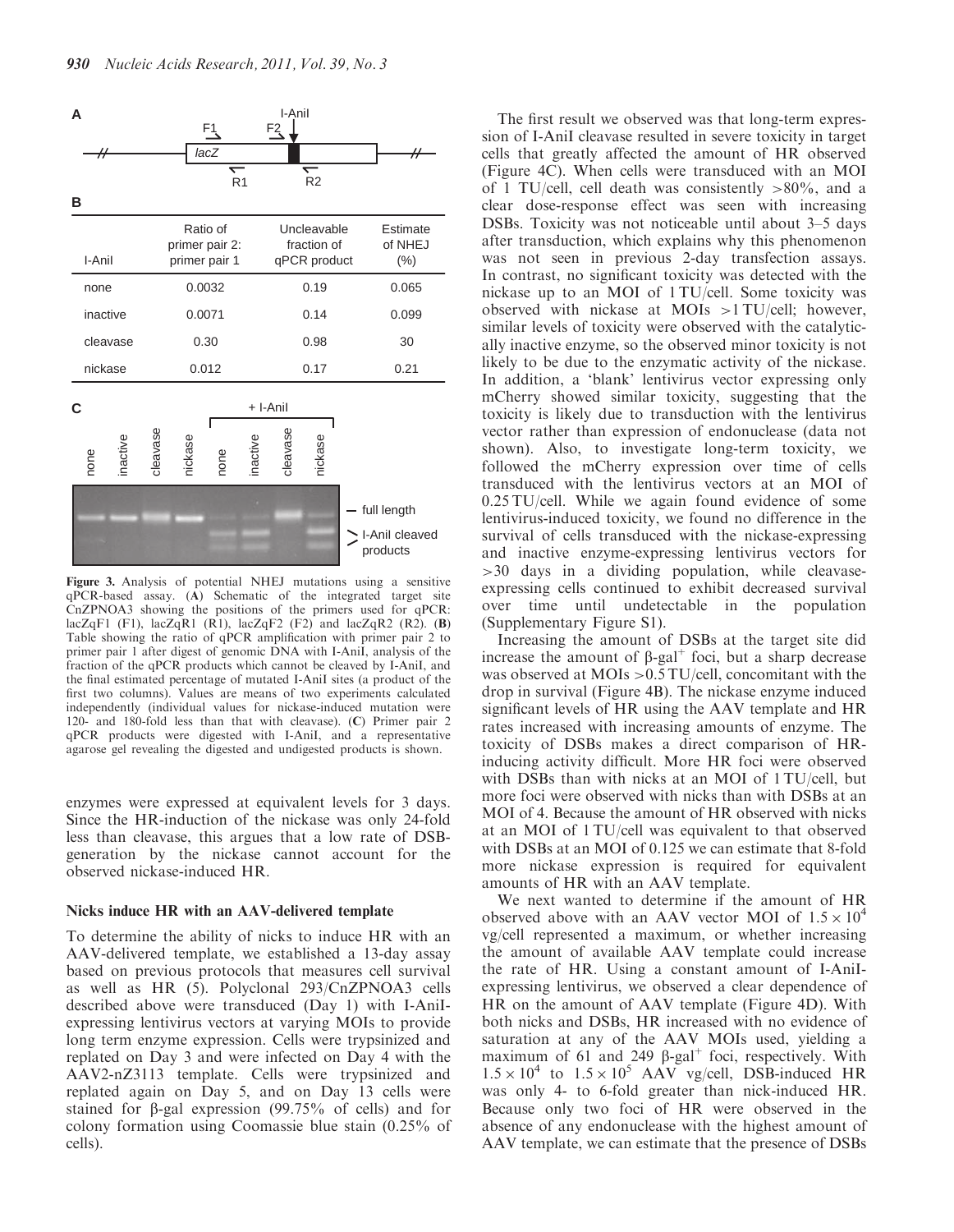

Figure 4. Nicks induce HR with an AAV vector template with less toxicity than DSBs. (A) Schematic of integrated target site CnZPNOA3, with a lacZ gene inactivated by the introduction of the I-AniI recognition site. The AAV2-nZ3113 genome used as an HR template is shown above with homology indicated by a dotted 'X'. (B)  $\beta$ -gal<sup>+</sup> foci counted 9 days after infection of  $5 \times 10^4$  cells with  $1.5 \times 10^4$  vg/cell AAV2-nZ3113. Cells were transduced with different MOIs of the three I-AniI-expressing lentivirus vectors 3 days prior to AAV vector delivery. (C) Survival of cells transduced with different MOIs of the three I-AniI-expressing lentivirus vectors determined by counting Coomassie-stained colonies 9 days after AAV vector infection and normalized to colony-forming ability of untransduced cells assayed in parallel. Survival points and  $\beta$ -gal<sup>+</sup> bars represent means of three experiments  $\pm$  SE, each conducted with independent polyclonal cell populations. White bars and white squares represent inactive I-AniI-expressing lentivirus; black bars and black diamonds, I-AniI cleavase; gray bars and gray circles, I-AniI nickase. (D)  $\beta$ -gal<sup>+</sup> foci counted 9 days after infection of  $5 \times 10^4$  cells with varying amounts of AAV2-nZ3113. All cells were transduced with I-AniI-expressing lentivirus vectors 3 days earlier at an MOI of 1 TU/cell. White bars represent mock-lentiviral infection; black bars, cleavase; gray bars, nickase.

increased the HR rate about 100-fold and nicks increased the rate 30-fold.

#### Optimal timing of endonuclease delivery for HR

In the protocol above, we transfected cells with endonuclease-expressing lentivirus 3 days before exposing cells to the AAV template to make sure the



Figure 5. Timing of endonuclease delivery.  $\beta$ -gal<sup>+</sup> foci counted 9 days after infection of 293/CnZPNOA3 cells with  $2 \times 10^4$  vg/cell of AAV2-nZ3113. In all cases, cells were seeded at  $5 \times 10^4$  cells per well in 24-well plates the day before AAV vector infection. Cells were transduced with one of three I-AniI-expressing lentivirus vectors (at an MOI of 2.5 TU/cell) at three different times: 3 days before, the same time as, or 3 days after AAV vector infection. Results are means of two experiments, except for the transduction 3 days after AAV vector infection and the nickase transduction at the same time as AAV vector infection, which are means of three experiments. White bars represent inactive I-AniI-expressing lentivirus; black bars, I-AniI cleavase; gray bars, I-AniI nickase.

enzyme was expressed prior to infection. We also wanted to test the effect of timing of endonuclease and template delivery, as this parameter might be critical in determining the optimal delivery of the two components in any therapeutic protocol. The nickase generated a significant amount of  $\beta$ -gal<sup>+</sup> foci (57 and 60 foci in two experiments; Figure 5) when delivered 3 days prior to AAV infection, as done previously, whereas the high toxicity of the DSBs limited  $\beta$ -gal<sup>+</sup> foci to very low amounts. In contrast, when both the I-AniI-expressing lentivirus and AAV template were delivered at the same time, the level of HR from the cleavase was higher (Figure 5). One important note is that there were three fewer days for DSB-induced toxicity in this protocol; indeed, many of the  $\beta$ -gal<sup>+</sup> foci appeared to be clusters of small numbers of multinucleate cells that may not have survived three more days. Also, when expressed prior to AAV infection, the DSBs mutate a significant amount of the I-AniI target sites before the AAV template is available for recombination. No induction of HR was observed when the lentivirus was added 3 days after AAV, but it is unclear whether this was due to rapid uncoating of the AAV2 capsid or whether this was simply due to decreased lentiviral transduction efficiency in a subconfluent 15-cm dish.

Interestingly, when both the I-AniI-expressing lentivirus and AAV template were delivered at the same time, the level of HR from the nickase was much lower than when the nickase was expressed prior to AAV delivery. We considered the possibility that the AAV template could have affected lentiviral transduction, but we found that the AAV vector had no effect on expression of mCherry from the lentiviral vector. These data suggest that, in contrast to DSBs, nicks may need to be generated prior to the addition of template, and perhaps nickinduction of HR requires epigenetic changes that occur after repeated nicking. In summary, these results show that timing of delivery of an endonuclease and a repair template can greatly affect the ability of the nick or break to induce HR.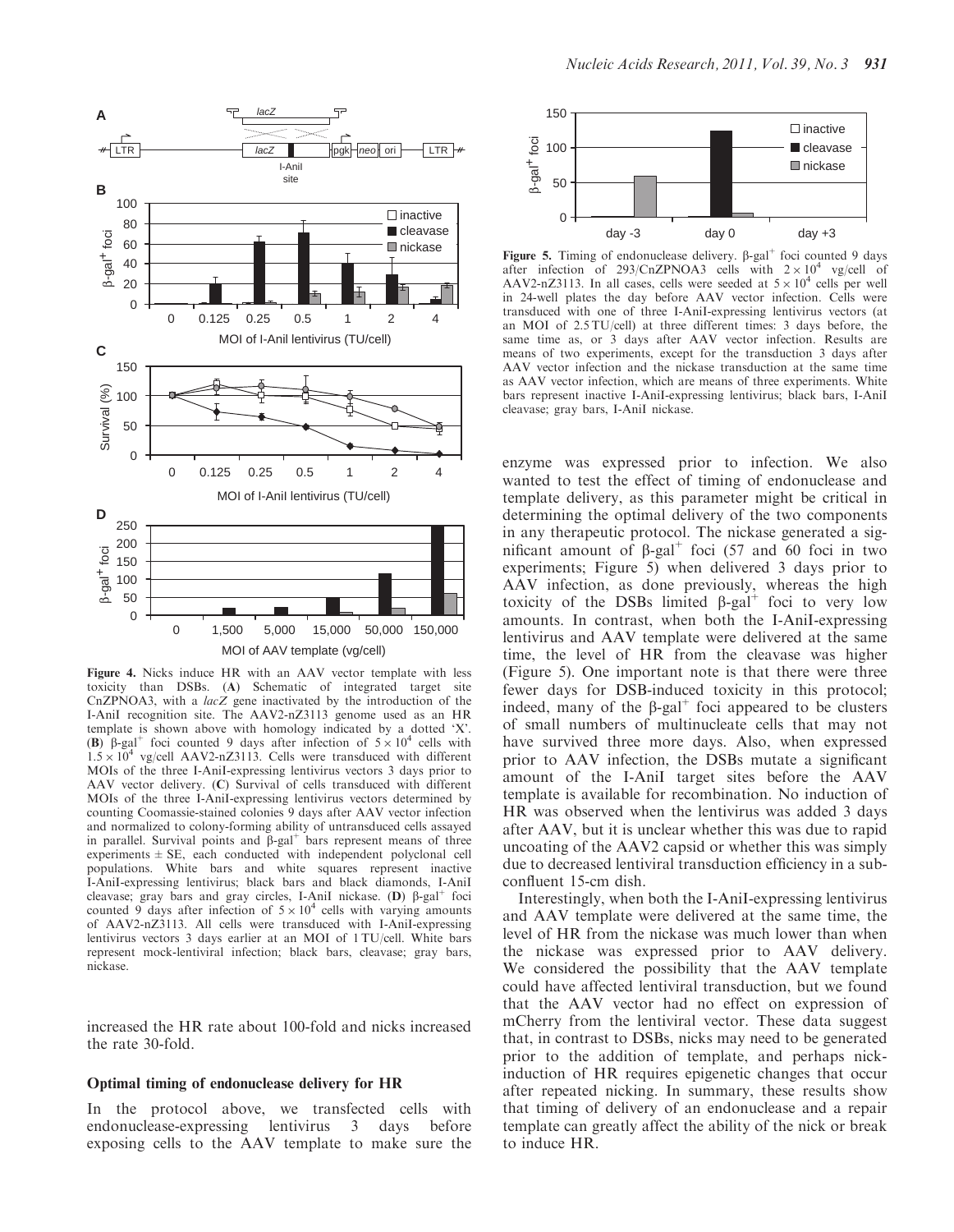## Sequence context of the endonuclease target site affects nick-induced HR, but not DSB-induced HR

In addition to the CnZPNOA3 target described earlier, a second inactive  $lacZ$  target with an I-AniI recognition site was generated to determine if target design affected HR. In both targets, a catalytic residue (Glu 537) (24) was removed and the 19 bp I-AniI recognition sequence was added (Figure 6A). In the CnZPNOA3 target used above, termed the 'replacement' target, 19 bp of the wt lacZ gene surrounding the Glu codon were exactly replaced with the 19-bp I-AniI sequence. In the new CnZPNOA2 target, termed the 'insertion' target, only the Glu codon was removed and the 19-bp I-AniI sequence was inserted, generating a 16-bp insertion in the inactive reporter gene relative to the wt sequence. In both cases, the target site itself was exactly the same DNA sequence.

In the transfection assay, the rates of DSB-induced HR with the two targets were indistinguishable; however, there was a significant difference in nick-induced HR (Figure 6B). The amount of HR with the replacement target was 7.3-fold higher than that observed with the insertion target  $(P = 0.005)$ . A similar effect was observed with the AAV-delivered template. The amounts of DSB-induced HR observed with replacement and insertion targets show no significant differences, but the amount of nick-induced HR was 5.5- to 12-fold higher with the replacement target at all MOIs  $\geq 0.5 \text{TU/cell}$ (Figure 6C and D).

It was conceivable that differences in sequence flanking the 19-bp I-AniI recognition site could affect the behavior of the cleavase and nickase differently, and thus explain these divergent results. In particular, it has been reported that a 20th base pair can influence I-AniI catalytic activity (25). We therefore performed a control experiment, in which we assayed the kinetics of activity of purified I-AniI cleavase and nickase on plasmids containing the replacement and insertion targets in vitro and observed that both the cleavage and nicking rates of the two targets were very similar (Figure 7A, B, Supplementary Figure S2A and B). We also digested both targets with varying amounts of cleavase and nickase in vitro and determined that the replacement target was cleaved and nicked at slightly lower concentrations than the insertion target, but the ratio of cleavage to nicking was similar for both targets (Figure 7C, D, Supplementary Figure S2C and D).

Based on these data from two different template delivery mechanisms, the surrounding sequence context does not affect DSB-induced HR, but it does affect nick-induced HR by  $\sim$ 10-fold. These results cannot be explained by differences of enzyme activity at the different sequences, and argue that nick-induced HR proceeds through a different mechanism than DSB-induced HR.

## **DISCUSSION**

We have confirmed the previous report that a homing endonuclease engineered to generate single-strand nicks instead of DSBs does induce HR in cells transfected



Figure 6. Target design affects nick-induced HR, but not DSB-induced HR. (A) Schematic of the differences between the insertion (CnZPNOA2) and replacement (CnZPNOA3) targets with homology to wt lacZ. The I-AniI recognition site is capitalized and in bold for both targets. (B)  $\beta$ -gal<sup>+</sup> cells/cm<sup>2</sup> after transfection as in Figure 2, using 293 cells with integrated insertion target (CnZPNOA2, white bars) or replacement target (CnZPNOA3, black bars). Means of four experiments  $\pm$  SE. (C)  $\beta$ -gal<sup>+</sup> foci after transduction with cleavaseexpressing lentivirus and infection with AAV2-nZ3113 as in Figure 3. Means of three experiments  $\pm$  SE. (D)  $\beta$ -gal<sup>+</sup> foci after transduction with nickase-expressing lentivirus and infection with AAV2-nZ3113 as in Figure 3. Means of three experiments  $\pm$  SE.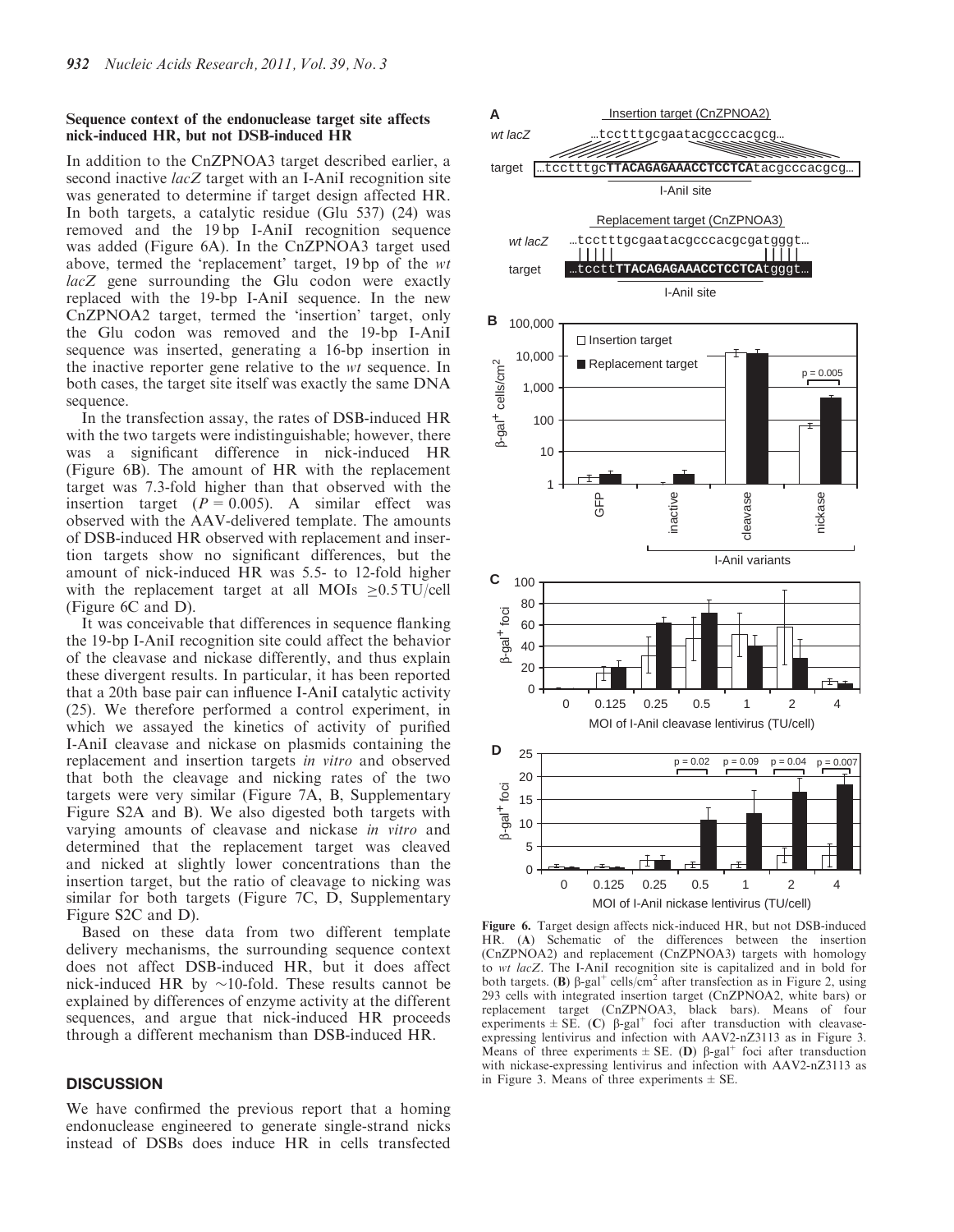

Figure 7. In vitro comparison of replacement and insertion targets. (A) Frequency of linearized plasmid containing either the insertion target (pnZA2, white diamonds) or replacement (pnZA3, black squares) following in vitro digestion with  $1 \mu M$  purified I-AniI cleavase at  $37^{\circ}$ C for 0-2h. (B) Frequency of nicked plasmids with  $1 \mu$ M purified I-AniI nickase. (C) Frequency of linearized plasmid with both targets with increasing concentrations of purified I-AniI cleavase for  $2h$  at  $37^{\circ}$ C in vitro. (D) Frequency of nicked plasmid with increasing concentrations of purified I-AniI nickase for 2 h at 37°C in vitro.

with a plasmid repair template (19), and we demonstrated for the first time that a nicking endonuclease can induce HR with an AAV vector-delivered template. Nicks induced HR with an AAV template at a rate only 4- to 6-fold less than DSB-induced HR when equivalent amounts of enzyme were expressed. In addition, we showed that DSBs generated by a homing endonuclease have severe toxicity in cell culture assays lasting longer than 2 days. Nicks showed no evidence of toxicity, and showed no evidence of DSBs or NHEJ mutation products by Southern analysis. A more sensitive analysis indicates that expression of nickase generates mutations at a rate that is at least 150-fold lower than does the cleavase. This argues that the HR-inducing ability of the nickase cannot be explained by DSBs. These results suggests that other nicking endonucleases, such as the nicking I-SceI (18), could be useful in inducing HR in a broad array of gene correction applications with less toxicity than DSBs.

With the highest amounts of AAV template used in these assays, we observed 61  $\beta$ -gal<sup>+</sup> foci in  $5 \times 10^4$ infected cells, for an absolute rate of 0.12%. However, no evidence of any threshold of HR activity was observed, so it is likely that higher HR will be observed with higher MOIs of AAV template and with greater expression of nickase. In addition, this rate reflects a 30 fold increase over the rate of HR in the absence of nicks.

In this study, rates have been represented as HR foci per AAV-treated cell rather than HR foci per surviving cell. When presented per surviving cell, the DSBs appear to induce HR at a higher rate, but this obscures their severe toxicity. This might be acceptable in an *ex vivo* protocol, but toxicity upwards of 90% would clearly be unacceptable for most in vivo applications. The use of DSBs for ex vivo clinical protocols also assumes that the surviving cells are not damaged in any way, and this is unlikely. In addition to the observed acute cell death there are likely other affects on the cell such as potentially oncogenic translocations and DNA damage that could impair the cell or cause death after a longer period of time as demonstrated by the continued toxicity of DSBs in a long-term survival assay (Supplementary Figure S1).

Our results show that design of the target site greatly affects nick-induced HR, but not DSB-induced HR. These results are best explained by a model in which an intact nicked site aligns with the repair template without being converted into a processed DSB. An end-processed DSB will align with both replacement and insertion templates without distinction, and accordingly we see no effect of the target site on DSB-induced HR (data in Figure 6, model in Figure 8). If nicks were converted to DSBs prior to alignment with the repair template, we would expect a similar result. The observed data can be explained, however, if intact nicks align with the repair template. A nicked template is asymmetric, so the model of repair with a single-stranded AAV template proceeds differently with a '+' or a '–' strand template. However, both orientations of nick repair generate a heterodimer between an intact target strand and intact template strand. This is not formed if both strands are cleaved. One hybridized target/template would generate a bulge, while the other would generate only mismatches, and we hypothesize that differential resolution of these two repair intermediates explains the observed differential HR activity.

Previous studies of HR using AAV templates in the absence of any endonuclease have shown that HR that removes an insert is less efficient than one with only mismatches (26). These data match the pattern we observed with nick-induced HR, suggesting that the mechanism of nick-induced HR may more closely reflect the mechanism of HR in the absence of endonucleases. In addition, it is relevant that many HR reporter systems have been designed to require removal of an inserted recognition site, which we would expect to yield an underestimate of the ability of nicks to induce HR.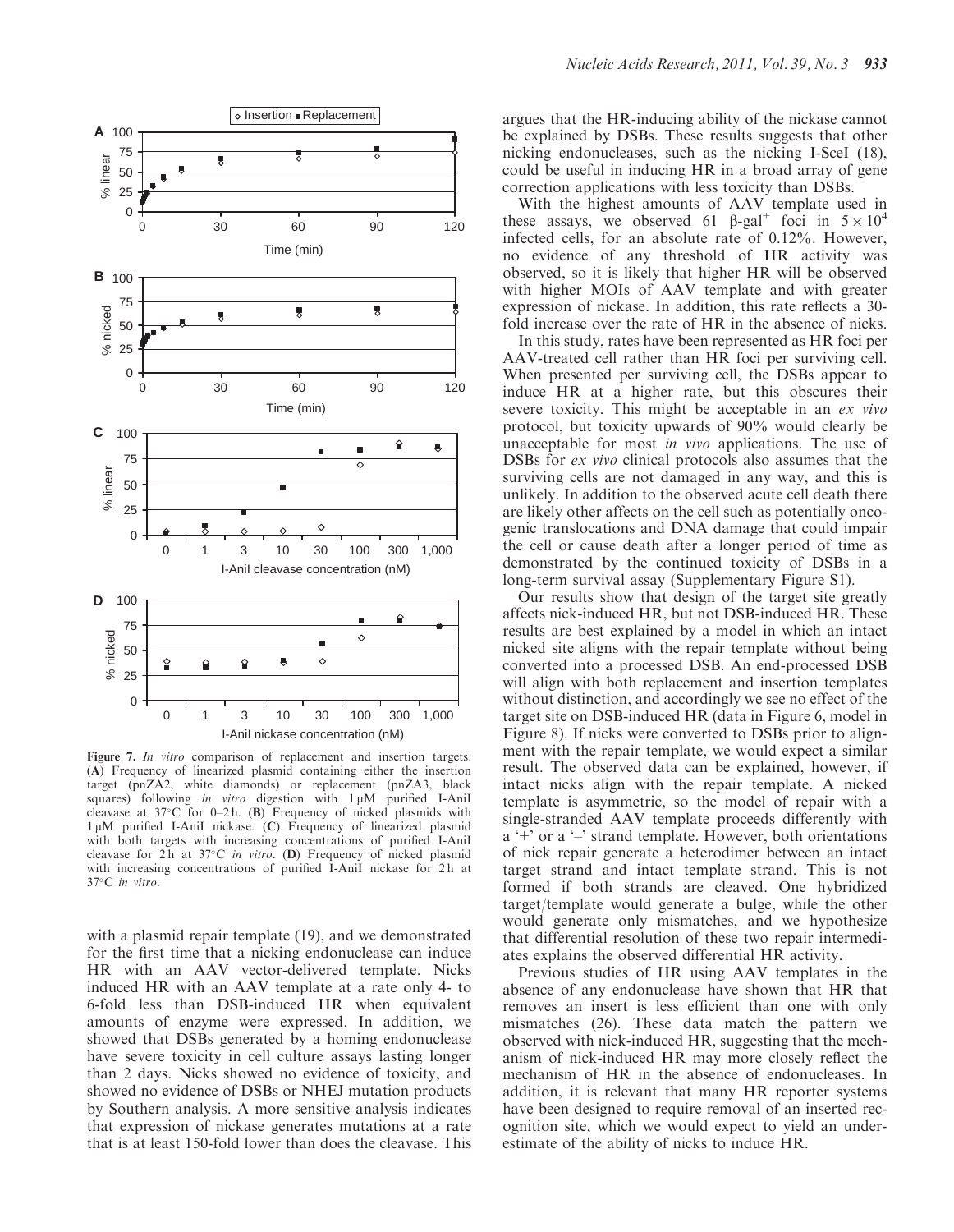

Figure 8. Model for HR at DSBs and nicks. When either the replacement or insertion target sites are cleaved, the ends will be processed and the AAV vector template will invade and align with one of the broken strands. When the replacement and insertion sites are nicked, however, the alignment of the target and AAV vector template is different. The nicked target can align with a single-stranded AAV vector template of either '+' or '–' orientation, followed by Holiday junction resolution and completion of HR. Notably, in nick-induced HR with either template there is a step in which an intact heterodimer is present (marked with a gray circle). This does not occur if both strands are cut. We hypothesize that the discordant activity observed in Figure 6 could be explained by discrimination at the level of resolution of this heterodimer.

It has been suggested that nicks could only stimulate HR upon conversion to DSBs, making nick-induced HR simply a less efficient version of DSB-induced HR; however, our results argue that nicks induce gene targeting by an uncharacterized mechanism that is distinct from the DSB-induced HR pathway. DSBs are acutely toxic and have the potential to generate oncogenic translocations, and a mechanism that induces HR without these side effects will be important for clinical applications of gene targeting.

# SUPPLEMENTARY DATA

Supplementary Data are available at NAR Online.

## ACKNOWLEDGEMENTS

We thank Dan Miller for his advice and discussions during this work and we thank both Dan Miller and David Russell for providing plasmids for foamy virus preparation, as well as the plasmid pCnZPNO and AAV template vector plasmid pA2nZ3113. We also thank Mike Certo and Andrew Scharenberg for the HA-taggedI-AniIY2 expression plasmid and lentiviral plasmid, and Ryo Takeuchi for the purified I-AniIY2 cleavase used for in vitro assays.

# FUNDING

National Institutes of Health UL1 DE19582, Pilot grant from the Northwest Genome Engineering Consortium (to M.J.M. and A.D.M.); P30 DK47754, Molecular Therapy Core Center grant (to A.D.M.); CA09229, training grant (to M.J.M.). Funding for open access charge: UL1 DE19582.

Conflict of interest statement. Two of the authors (B.L.S. and A.M.S.) are named inventors on a patent application entitled 'Generation of a DNA nicking enzyme that stimulates site-specific gene conversion from a homing endonuclease'. Other authors have declared no conflict of interest.

### **REFERENCES**

- 1. Russell,D.W. and Hirata,R.K. (1998) Human gene targeting by viral vectors. Nat. Genet., 18, 325–330.
- 2. Miller,D.G., Wang,P.R., Petek,L.M., Hirata,R.K., Sands,M.S. and Russell,D.W. (2006) Gene targeting in vivo by adenoassociated virus vectors. Nat. Biotechnol., 24, 1022–1026.
- 3. Rouet,P., Smih,F. and Jasin,M. (1994) Expression of a sitespecific endonuclease stimulates homologous recombination in mammalian cells. Proc. Natl Acad. Sci. USA, 91, 6064-6068.
- 4. Urnov,F.D., Miller,J.C., Lee,Y.L., Beausejour,C.M., Rock,J.M., Augustus,S., Jamieson,A.C., Porteus,M.H., Gregory,P.D. and Holmes,M.C. (2005) Highly efficient endogenous human gene correction using designed zinc-finger nucleases. Nature, 435, 646–651.
- 5. Miller,D.G., Petek,L.M. and Russell,D.W. (2003) Human gene targeting by adeno-associated virus vectors is enhanced by DNA double-strand breaks. Mol. Cell. Biol., 23, 3550–3557.
- 6. Porteus,M.H., Cathomen,T., Weitzman,M.D. and Baltimore,D. (2003) Efficient gene targeting mediated by adeno-associated virus and DNA double-strand breaks. Mol. Cell. Biol., 23, 3558–3565.
- 7. Petek,L.M., Russell,D.W. and Miller,D.G. (2010) Frequent endonuclease cleavage at off-target locations in vivo. Mol. Ther., 18, 983–986.
- 8. Kaykov,A. and Arcangioli,B. (2004) A programmed strandspecific and modified nick in S. pombe constitutes a novel type of chromosomal imprint. Curr. Biol., 14, 1924–1928.
- 9. Pauklin,S., Burkert,J.S., Martin,J., Osman,F., Weller,S., Boulton,S.J., Whitby,M.C. and Petersen-Mahrt,S.K. (2009) Alternative induction of meiotic recombination from single-base lesions of DNA deaminases. Genetics, 182, 41–54.
- 10. Lee,G.S., Neiditch,M.B., Salus,S.S. and Roth,D.B. (2004) RAG proteins shepherd double-strand breaks to a specific pathway, suppressing error-prone repair, but RAG nicking initiates homologous recombination. Cell, 117, 171-184.
- 11. Nakahara,M., Sonoda,E., Nojima,K., Sale,J.K., Takenaka,K., Kikuchi,K., Taniguchi,Y., Nakamura,K., Sumitomo,Y., Bree,R.T. et al. (2009) Genetic evidence for single-strand lesions initiating Nbs1-dependent homologous recombination in diversification of Ig v in chicken B lymphocytes. PLoS Genet., 5, e1000356.
- 12. Smith,G.R. (2004) How homologous recombination is initiated: unexpected evidence for single-strand nicks from V(D)J sitespecific recombination. Cell, 117, 146-148.
- 13. van Nierop,G.P., de Vries,A.A., Holkers,M., Vrijsen,K.R. and Gonçalves, M.A. (2009) Stimulation of homology-directed gene targeting at an endogenous human locus by a nicking endonuclease. Nucleic Acids Res., 37, 5725–5736.